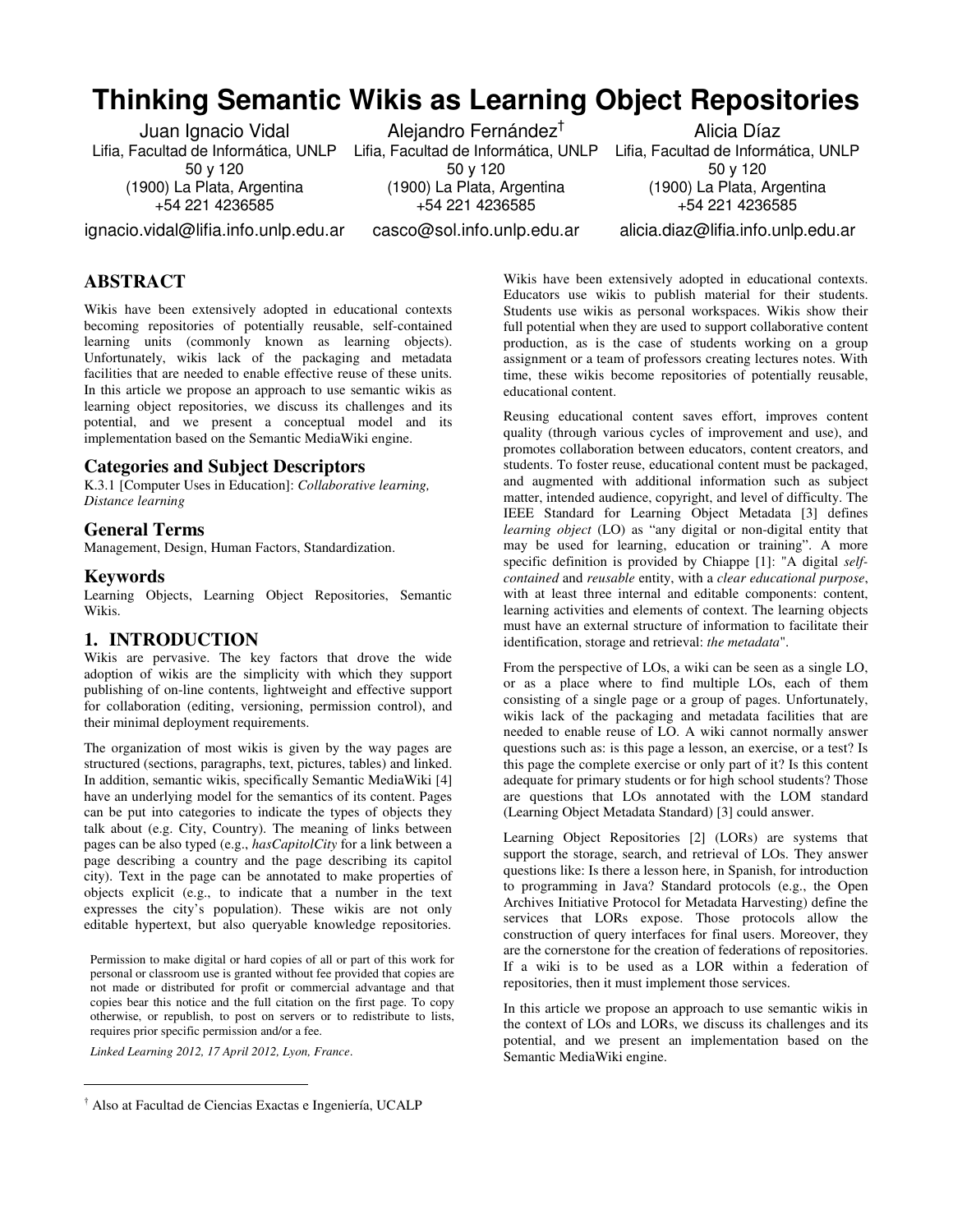# **2. LEARNING OBJECT IN WIKI TERMS**

The smallest unit of content in a wiki is a Page. Pages can relate to one another explicitly through links. A category (e.g., City) defines an implicit relationship between all pages tagged with it. Consequently, these are the primitives that make up learning objects in an educational wiki.

Not every page in an educational wiki is a reusable entity with a clear educational purpose. There are index pages, sandbox pages, and workspace pages that do not qualify as LOs. It is necessary to tell apart pages that are LOs from those that aren't. Certain LO can't be self-contained in a single wiki page; they span several pages (e.g., a well organized step by step tutorial). It must be possible to identify them, and their composing pages (the LO boundaries in the wiki). It must be possible to tell from any given page whether it is part of a LO (and which) or not. Learning objects in the wiki must be accompanied with metadata.

Figure 1 presents a conceptual model to express LOs in terms of wiki primitives. Two specializations for Page are necessary: LearningObject and LearningObjectPart. LearningObject pages are those that include a complete learning unit (i.e., one LO equals one Page), or those that are the entry point of a learning unit that spans multiple pages. LearningObject pages contain the meta-information about the LO. LearningObjectPart pages are those that contain a portion of a LO that spans multiple pages (other than the entry point). LearningObjectPart pages are related to the LearningObject page they belong to. An explicit relation between LearningObject pages is required in order to aggregate learning objects to produce others of higher granularity. We have defined this composition via a relation between LearningObject pages.



**Figure 1: Conceptual model** 

All pages in a wiki have a Title and a Location (their URI). LearningObject pages additionally have metadata elements. There are various proposals for metadata sets for LOs, LOM being the most widely accepted. Detractors of LOM critic its complexity, and argue that for most cases LOM is an overkill. They propose smaller sets of attributes based on usage experience. The metadata elements included in the conceptual model are the ones used by the Wikiversity<sup>1</sup> project to annotate educational content.

The conceptual model is general enough to be implemented on different wiki systems. In doing so, there are constraints that must be observed. The evolving nature of wikis implies that

j

pages will change type, from simple pages to LearningObjectParts, and possibly to LearningObjects. This requirement calls for a lightweight and flexible mechanism to classify pages. Wikis are successful because they reduce the effort required to create content. This should also be the case for the mechanisms used to provide metadata. These mechanisms must ensure consistency in the use of attributes and acceptable values. The fact that authors don't always provide metadata must be accepted and consequently, a strategy has to be devised to foster the emergence of complete, high quality metadata. Type and metadata need to be clearly presented to the user. Moreover, such information must be available in a form that enables automated processing, for example to support recommendations.

# **3. A REFERENCE IMPLEMENTATION**

Semantic Mediawiki (SMW) [4] extends the successful Mediawiki<sup>2</sup> engine used to power Wikipedia with additional semantic constructs. The result is a wiki engine rich enough to implement the proposed model. In fact, much of the model can be implemented using the categories, a functionality that is available in Mediawiki.

In a SMW implementation of the model, LearningObject pages are tagged with *[[Category:LearningObject]]*. Similarly, *[[Category:LearningObjectPart]]* marks LearningObjectParts. Categories are simple to use and efficiently implemented (for example regarding search). There are built in mechanisms to browse categories, and API functions to query categories from extensions and external systems.

When authors create content units that span multiple pages, they normally use hyperlinks to connect them and to propose a navigation path. In a semantic wiki, these links could be typed to indicate a *isPartOf* relationship (as required in the conceptual model). However, the part-of relationship can also be expressed with categories (a simpler and more widely available feature). Each learning object page belongs to two categories. They belong to *[[Category:LearningObject]]* as stated before, and to a new and unique category named after the learning object's title (e.g., for an object titled "QnA about derivatives", it could be *[[Category:QnA about derivatives]]*. All parts of multi-page learning object will share the unique category. Using mediawiki templates this can be simplified to *{{LearningObject}}* and *{{LearningObjectPart | QnA about derivatives}}*. In a similar manner, a category (and helping templates) is used to indicate that a learning object is a composition of further objects. Following the vocabulary used by the LOM standard the category *[[Category:AggregatedLearningObject]]* is used.

If only categories are used, why choosing Semantic Mediawiki over Mediawiki? Semantic Mediawiki has a feature rich, semantic query language. An inline query can automatically display all parts of a multipage LO as an index in the object's starting page (e.g., *{{#ask: [[Category:{{PAGENAME}}]]}})*. Queries can be used to create dynamic index pages that classify learning objects according to the different metadata dimensions. Besides these queries, SMW adds faceted searches, automatic created lists, and the possibility to enter data via forms, among others. All these features help improving the creation, search and display of LOs within the wiki.

We mentioned before the simplified version of categorization through templates. This is not only a matter of simplicity, but

j

<sup>1</sup> www.wikiversity.org

<sup>2</sup> www.mediawiki.org